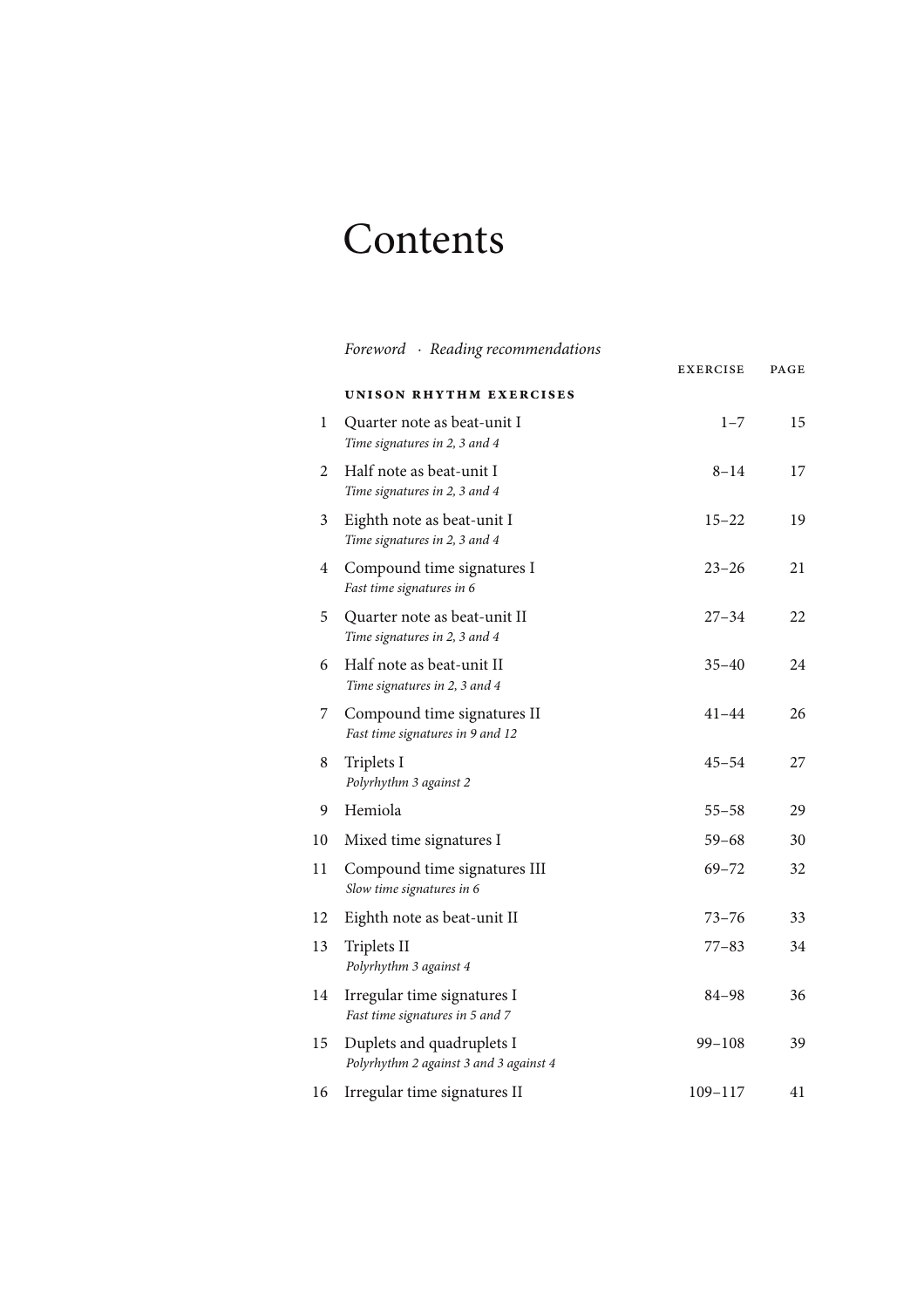|    |                                                                                                   | <b>EXERCISE</b> | PAGE |
|----|---------------------------------------------------------------------------------------------------|-----------------|------|
| 17 | Metric modulation I<br>Doppio movimento, Temps = temps                                            | 118-128         | 43   |
| 18 | Irregular time signatures III<br>Slow time signatures in 5 and 7                                  | 129-131         | 46   |
| 19 | Mixed time signatures II                                                                          | $132 - 138$     | 47   |
| 20 | Quintuplets I<br>Polyrhythm 5 against 3 and 5 against 2                                           | 139-152         | 49   |
| 21 | Irregular time signatures IV<br>Fast time signature in 8                                          | $153 - 154$     | 53   |
| 22 | Mixed time signatures III                                                                         | $155 - 159$     | 54   |
| 23 | Triplets III<br>Polyrhythm 3 against 2 with subdivisions                                          | $160 - 163$     | 57   |
| 24 | Compound time signatures IV<br>Slow time signatures in 9 and 12                                   | $164 - 167$     | 59   |
| 25 | Eighth note as beat-unit III                                                                      | $168 - 170$     | 60   |
| 26 | Irregular time signatures V<br>Fast time signatures in 9 with 4 beats                             | $171 - 176$     | 61   |
| 27 | Compound time signatures V                                                                        | $177 - 180$     | 63   |
| 28 | Mixed time signatures IV                                                                          | $181 - 188$     | 65   |
| 29 | Irregular time signatures VI<br>Slow time signatures in 8                                         | 189-190         | 68   |
| 30 | Duplets and quadruplets II<br>Polyrhythm 4 against 3 with subdivisions,<br>polyrhythm 4 against 5 | $191 - 197$     | 69   |
| 31 | Compound time signatures VI                                                                       | 198-199         | 71   |
| 32 | Triplets IV<br>Polyrhythm 3 against 2 with subdivisions,<br>polyrhythm 3 against 5                | $200 - 205$     | 72   |
| 33 | In uno                                                                                            | 206-212         | 74   |
| 34 | Septuplets I<br>Polyrhythm 7 against 4 and 7 against 2                                            | $213 - 220$     | 76   |
| 35 | Metric modulation II<br>Change in beat-unit                                                       | $221 - 228$     | 79   |
| 36 | Sixteenth note as beat-unit                                                                       | 229-231         | 83   |
| 37 | Irregular time signatures VII<br>Fast time signatures in 10 and 11                                | $232 - 239$     | 84   |
| 38 | Quintuplets II<br>Polyrhythm 5 against 4                                                          | $240 - 249$     | 87   |
| 39 | Mixed Time Signatures V                                                                           | $250 - 258$     | 90   |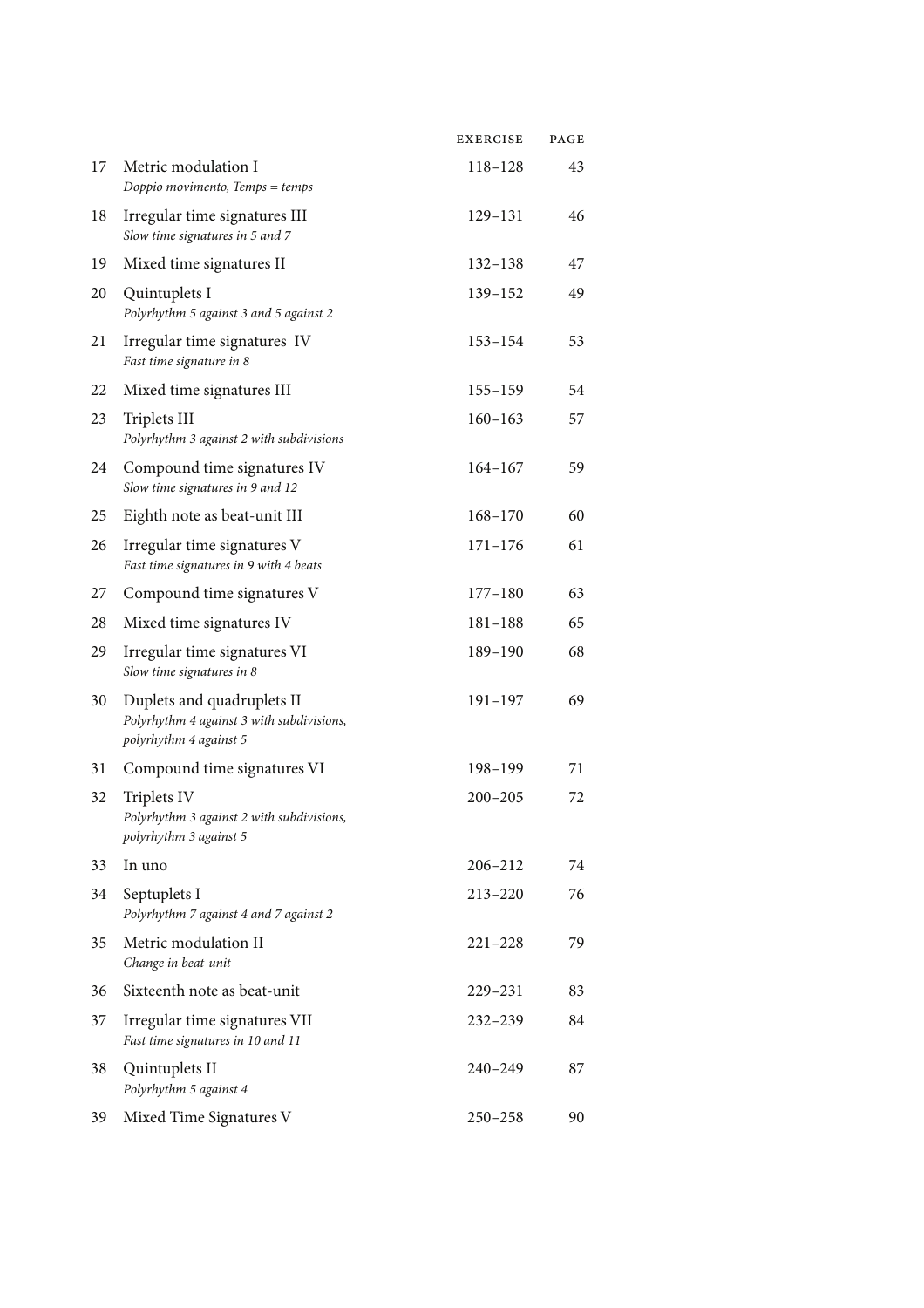|    |                                                                                                                | <b>EXERCISE</b> | PAGE |
|----|----------------------------------------------------------------------------------------------------------------|-----------------|------|
| 40 | Septuplets II<br>Polyrhythm 7 against 3                                                                        | $259 - 263$     | 93   |
| 41 | Metric modulation III<br>Change in tempo and pulse<br>in relation to 3:2 and 4:3                               | $264 - 274$     | 95   |
| 42 | Mixed time signatures VI                                                                                       | $275 - 279$     | 99   |
| 43 | Irregular time signatures VIII<br>Slow time signatures in 9 with 4 beats,<br>slow time signatures in 10 and 11 | $280 - 283$     | 101  |
| 44 | Duplets and quadruplets III                                                                                    | 284-288         | 103  |
| 45 | Mixed time signatures VII                                                                                      | 289-291         | 105  |
| 46 | Polymeter                                                                                                      | $292 - 295$     | 106  |
| 47 | Irrational time signatures I                                                                                   | 296-304         | 108  |
| 48 | Quintuplets III<br>Polyrhythm 5 against 3 and 5 against 2<br>with subdivisions                                 | $305 - 309$     | 111  |
| 49 | Septuplets III                                                                                                 | 310-312         | 113  |
| 50 | Irregular time signatures IX                                                                                   | 313-318         | 114  |
| 51 | Metric modulation IV<br>Change in tempo and pulse<br>in relation to 5:3, 5:2, 7:4 and 7:3                      | 319-320         | 116  |
| 52 | Irrational time signatures II                                                                                  | $321 - 326$     | 117  |
| 53 | Mixed time signatures VIII                                                                                     | 327-330         | 119  |
| 54 | Polyrhythm on unstressed beats                                                                                 | $331 - 336$     | 121  |
| 55 | Polyrhythm in irregular time signatures                                                                        | 337-338         | 123  |
| 56 | Other polyrhythmic figures                                                                                     | 339-346         | 125  |
| 57 | Nested polyrhythm                                                                                              | $347 - 350$     | 128  |
|    | TWO-PART RHYTHM EXERCISES                                                                                      |                 |      |
| 58 | Combination exercises I                                                                                        | $351 - 389$     | 133  |
| 59 | Combination exercises II                                                                                       | 390-435         | 144  |
|    | <b>CONDUCTING EXERCISES</b>                                                                                    |                 |      |
| 60 | Changing time signatures without<br>irregular time signatures                                                  | 436-441         | 165  |
| 61 | Irregular time signatures                                                                                      | 442-443         | 168  |
| 62 | Changing time signatures with<br>irregular time signatures                                                     | 444-451         | 169  |